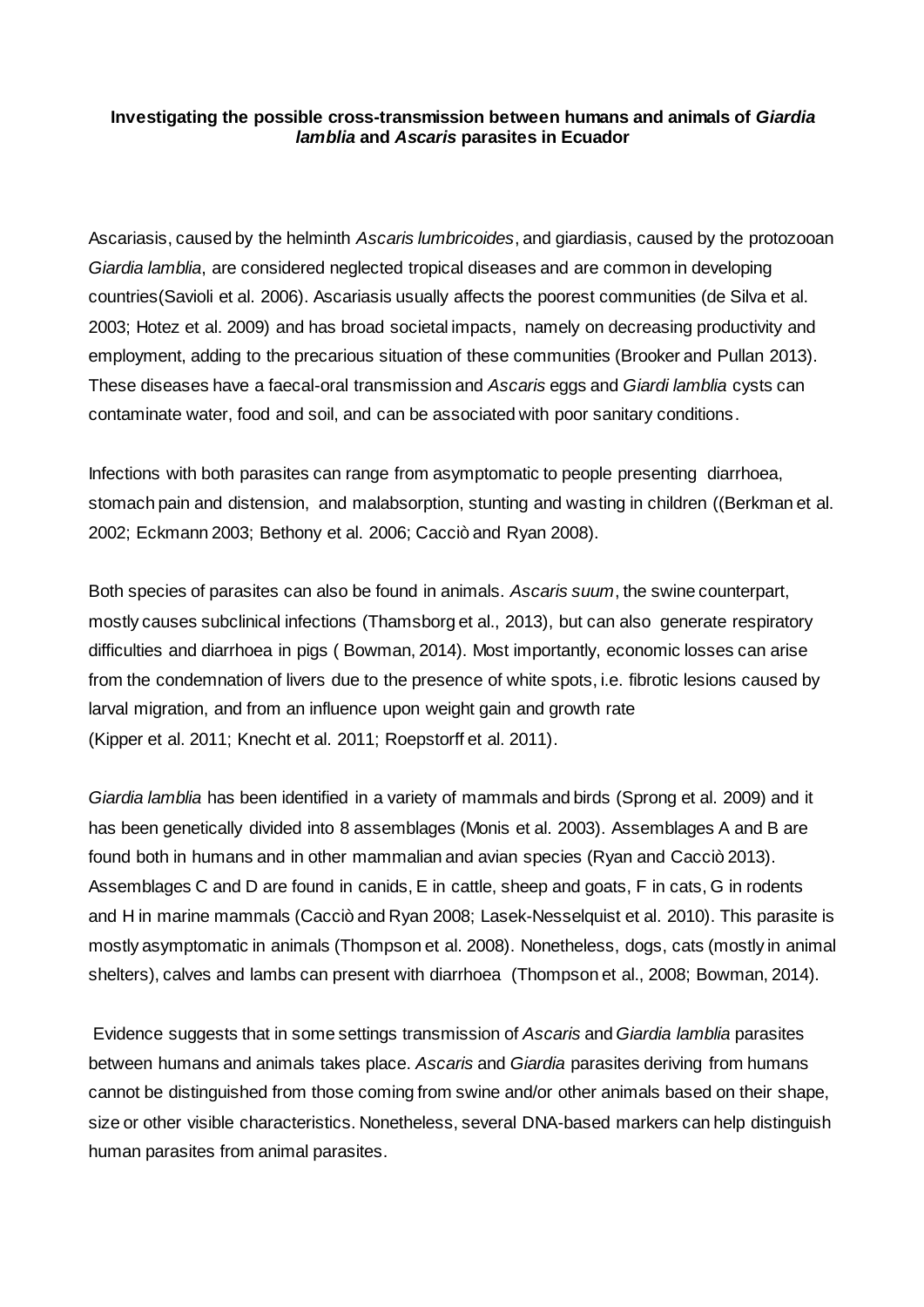The aim of this project was to conduct a pilot study to investigate the possible cross-transmission of *Giardia lambli*a and *Ascaris* between animals and people living in the Quinindé district, a rural and poor tropical area of Ecuador. This district is found in the province of Esmeraldas, one of the poorest regions in Ecuador, with a per capita income of less than US\$5,000 in 2012 (Foros del Ecuador 2013).



## **Figure 1 Location of the Quinindé district**

A compound located in a rural area outside of Quinindé, where only 10% of the population have access to electricity and none have access to other services (Cooper et al. 2011) and one household (located in an isolated area in the outskirts of Quinindé), for a total of 32 households, accepted to participate in the study.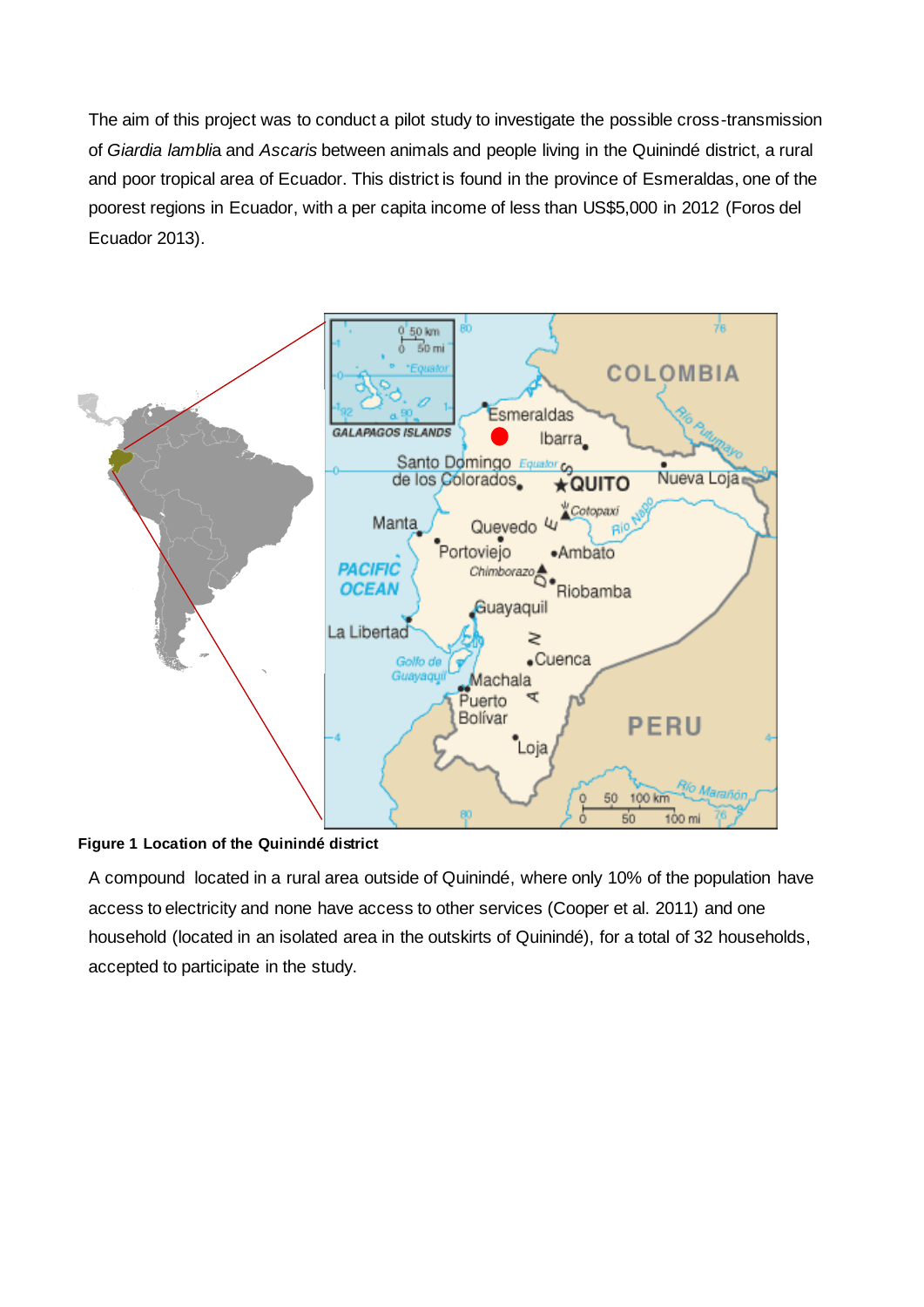

**Figure 2 Part of the compound**

A single faecal sample was collected from each consenting member of participating households and from dogs, cats, pigs, chickens and ducks belonging to the household, for a total of 139 human (out of 157 total household members) and 153 animal (out of 203 total animals present in the households) samples.

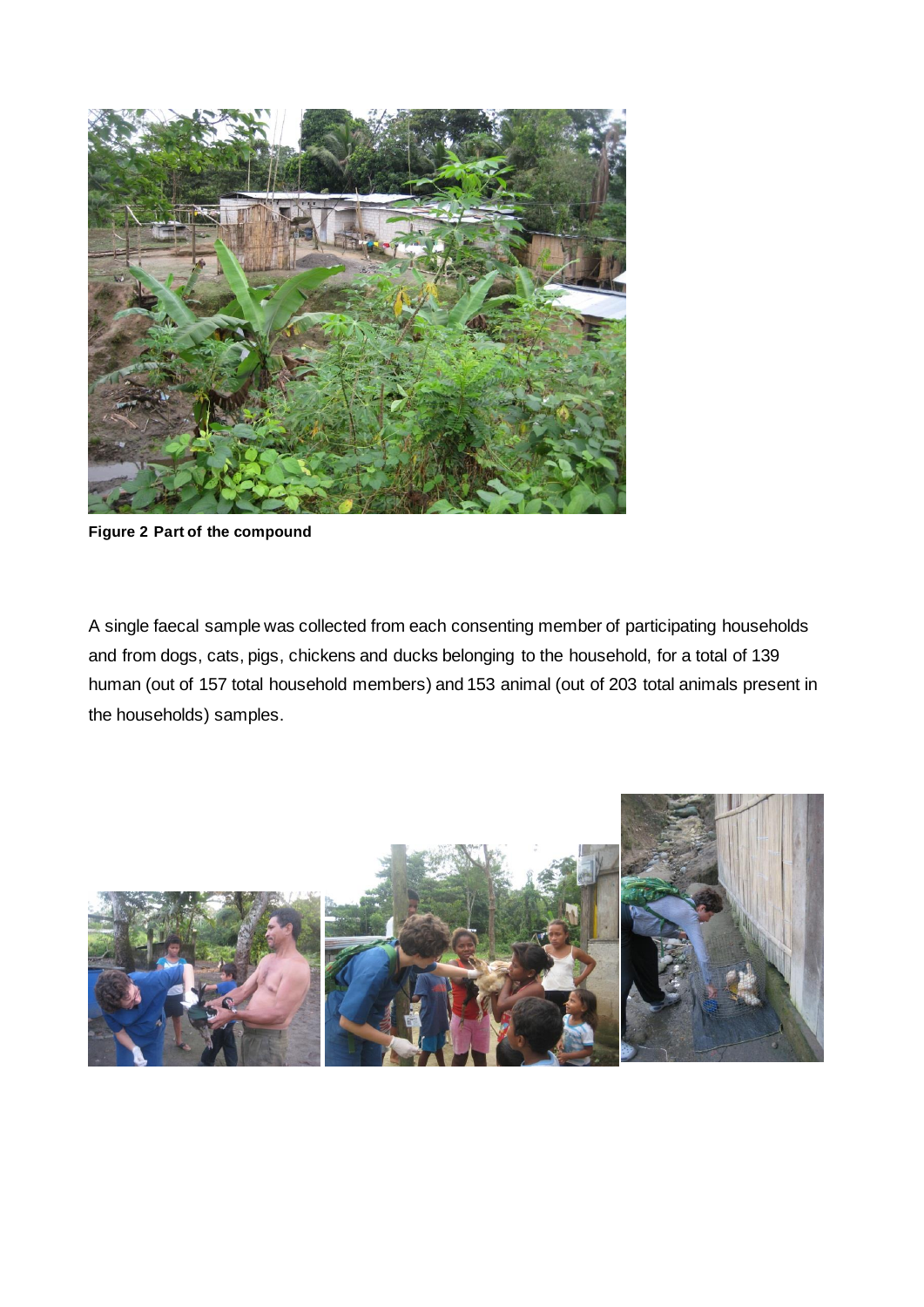

**Figure 3 Animal sampling**

Animal and human samples were firstly analysed by microscopy (wet mount and Kato-Katz). The most prevalent parasite diagnosed through this analysis in humans was *Trichuris trichiura,* arriving to almost 50%*,* followed by *Ascaris* and *Entamoeba histolytica* . The most prevalent parasite in dogs was *Ancylostoma caninum* , 3 out of the 6 pigs were infected with either *Trichuris suis* or *Ascaris*, while few parasites were found in duck and chicken flocks.

People and swine positive to *Ascaris* were subsequently treated to chemo-expel whole adult parasites, needed for the genotyping. Polymerase chain reaction (PCR)-Restriction Fragment Length Polymorphism (RFLP) analysis of the internal transcribed spacer (ITS) region (Nejsum et al. 2005) was chosen for genotyping, as this is the best single marker to distinguish *Ascaris suum*  from *Ascaris lumbricoides*. 23 adult parasites were collected from 7 humans and none from swine. All of these parasites were identified as *Ascaris lumbricoides*.

*Giardia lamblia* was diagnosed with the use of real time-PCR, being this more sensitive than microscopy (Mejia et al. 2013). 40.3% of humans, 61% of dogs, one pig and 2 chicken flocks were positive to this parasite. Interestingly, multivariate statistical analysis showed that a dog was at higher risk of being *Gl* positive if it shared the household with positive humans.

Overall, 20.9% of people had no parasites, 36% one parasite and 43.1% had two or more parasites.

Also epidemiological data was gathered and it was found that more than 80% of the human population had not been dewormed in the last 3 months and 1/6 pigs, 8/26 dogs, 1/9 cats, 1/7 duck flocks and no chicken flock had been dewormed in the last 3 months. The most frequent source of water was well water (84.4%) and 56.3% of households did not treat the drinking water in any manner.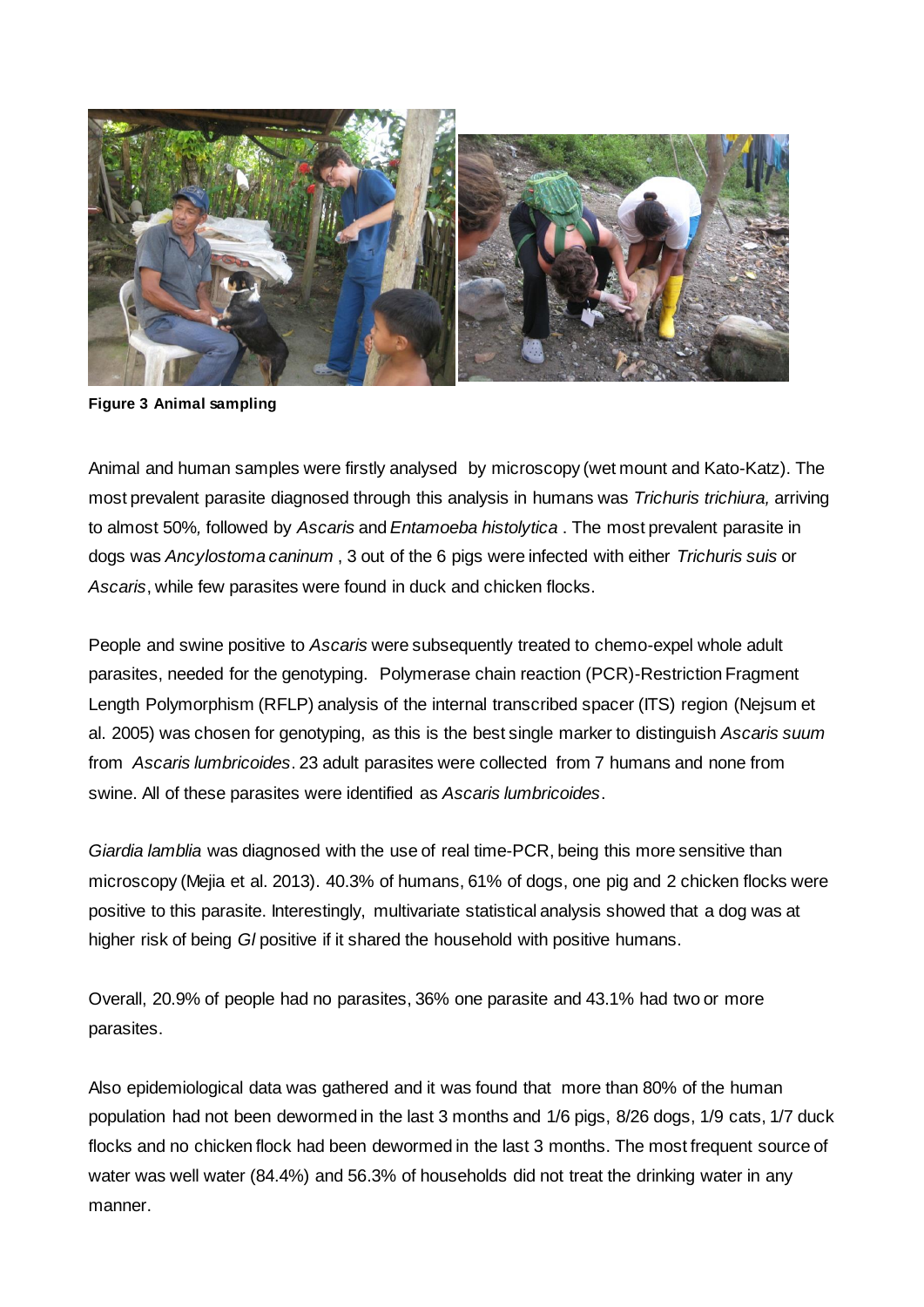No evidence of transmission from swine to humans was found during this study. Unfortunately, no parasites were obtained from swine, thus, transmission from humans to swine could not be investigated. Therefore, it would be interesting to apply in the future genotyping protocols to human and swine faecal samples to determine the species of *Ascaris* present, as well as for *Trichuris*, which was highly prevalent in the area and has also been reported to be zoonotic (Nejsum et al. 2012). Regarding *Giardia lamblia* genotyping to identify if animals and humans share the same assemblages could be sought in the future. It would also be interesting to conduct more observation and group-focused discussion to investigate hygiene practices and to get a deeper understanding of the population's views on parasitism.

Above all, understanding the different sources of infection for humans and animals can help improve control programmes and monitor possible anthelmintic resistance genes (Anderson 2001) or adaptive markers transfer.

## **Acknowledgements**

A grateful recognition goes to Dr Martha Betson and Prof Philip Cooper, the project supervisors, who were of great guidance and from whom I learnt a lot during these months. A great thanks goes also to all the staff at Fundación Ecuatoriana Para La Investigación En Salud (Quinindé) (FEPIS) and at the Centro de Investigación Enfermedades Infecciosas, Parasitosis Infantil, Pontificia Universidad Católica del Ecuador (Quito), especially to Dr Carlos Sándoval, Dr Martha Chico, Dr Maritza Vaca, Ana María Analuisa, Sofia Loor Perea and Andrea Arévalo. I am also really grateful to all the family members in my study sites. I would also like to thank Dr Yu-Mei Ruby Chang, Dr Damer Blake, Dr Mandy Nevel and Dr Mark Fox from RVC, and Dr Mattia Cecchinato and Dr Rudi Cassini from the Università degli Studi di Padova.

## **References**

- Anderson, T.J., 2001. The dangers of using single locus markers in parasite epidemiology: Ascaris as a case study. *Trends in parasitology*, 17(4), pp.183–8. Available at: http://www.ncbi.nlm.nih.gov/pubmed/11282508.
- Berkman, D.S. et al., 2002. Effects of stunting , diarrhoeal disease , and parasitic infection during infancy on cognition in late childhood : a follow-up study. *Lancet*, 359, pp.564–571.
- Bethony, J. et al., 2006. Soil-transmitted helminth infections: ascariasis, trichuriasis, and hookworm. *Lancet*, 367(9521), pp.1521–32. Available at: http://www.ncbi.nlm.nih.gov/pubmed/16679166.

Bowman, D.D., 2014. *Georgis' Parasitology for Veterinarians* 10th ed., Elsevier Inc.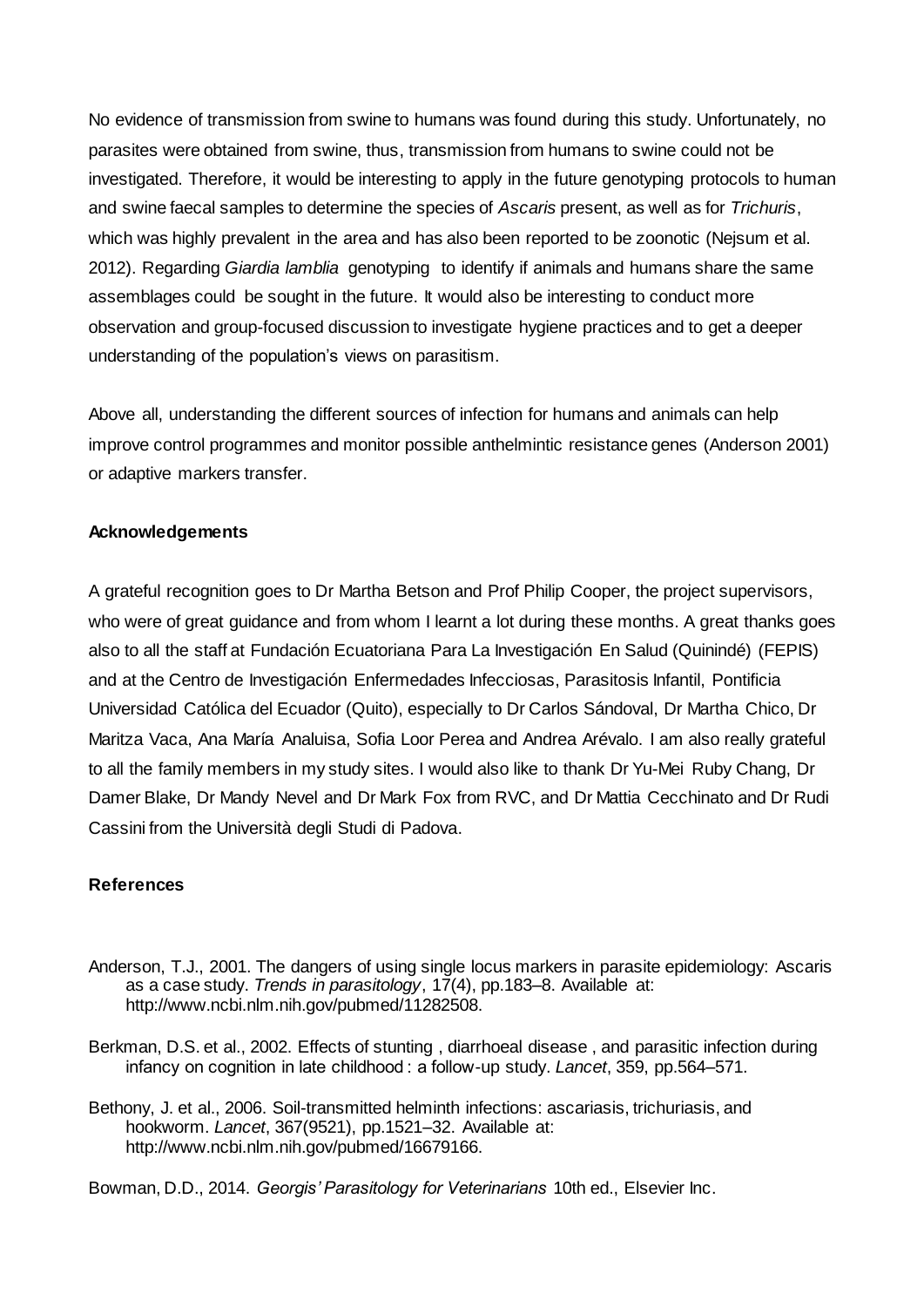- Brooker, S.J. & Pullan, R.L., 2013. Ascaris lumbricoides and Ascariasis: Estimating Numbers Infected and Burden of Disease. In C. Hollan, ed. *Ascaris: The neglected Parasite*. Elsevier Inc., pp. 343–359.
- Cacciò, S.M. & Ryan, U., 2008. Molecular epidemiology of giardiasis. *Molecular and Biochemical Parasitology*, 160(2), pp.75–80.
- Cooper, P.J. et al., 2011. Impact of early life exposures to geohelminth infections on the development of vaccine immunity , allergic sensitization , and allergic inflammatory diseases in children living in tropical Ecuador : the ECUAVIDA birth cohort study. *BMC Infectious Diseases*, 11(1), p.184. Available at: http://www.biomedcentral.com/1471-2334/11/184.
- De Silva, N.R. et al., 2003. Soil-transmitted helminth infections: updating the global picture. *Trends in parasitology*, 19(12), pp.547–51. Available at: http://www.ncbi.nlm.nih.gov/pubmed/14642761.
- Eckmann, L., 2003. Mucosal defences against Giardia. *Parasite Immunology*, 25(5), pp.259–270. Available at: http://doi.wiley.com/10.1046/j.1365-3024.2003.00634.x.
- Foros del Ecuador, 2013. Provincias ecuatorianas por PIB, PIB per cápita nominal y PPA actualizado 2012. Available at: http://www.forosdelecuador.com/threads/provinciasecuatorianas-por-pib-pib-per-cápita-nominal-y-ppa-actualizado-2012.859/ [Accessed April 5, 2014].
- Hotez, P.J. et al., 2009. Rescuing the bottom billion through control of neglected tropical diseases. *Lancet*, 373(9674), pp.1570–5. Available at: http://www.ncbi.nlm.nih.gov/pubmed/19410718.
- Kipper, M. et al., 2011. Meta-analysis of the effects of endoparasites on pig performance. *Veterinary parasitology*, 181(2-4), pp.316–20. Available at: http://www.ncbi.nlm.nih.gov/pubmed/21570193.
- Knecht, D., Popiołek, M. & Zaleśny, G., 2011. Does meatiness of pigs depend on the level of gastro-intestinal parasites infection? *Preventive veterinary medicine*, 99(2-4), pp.234–9. Available at: http://www.ncbi.nlm.nih.gov/pubmed/21334086.
- Lasek-Nesselquist, E., Welch, D.M. & Sogin, M.L., 2010. The identification of a new Giardia duodenalis assemblage in marine vertebrates and a preliminary analysis of G. duodenalis population biology in marine systems. *International journal for parasitology*, 40(9), pp.1063– 74. Available at: http://www.pubmedcentral.nih.gov/articlerender.fcgi?artid=2900473&tool=pmcentrez&renderty pe=abstract.
- Mejia, R. et al., 2013. A novel, multi-parallel, real-time polymerase chain reaction approach for eight gastrointestinal parasites provides improved diagnostic capabilities to resource-limited at-risk populations. *The American journal of tropical medicine and hygiene*, 88(6), pp.1041–7. Available at: http://www.ncbi.nlm.nih.gov/pubmed/23509117.
- Monis, P.T. et al., 2003. Genetic diversity within the morphological species Giardia intestinalis and its relationship to host origin. *Infection, genetics and evolution : journal of molecular epidemiology and evolutionary genetics in infectious diseases*, 3(1), pp.29–38. Available at: http://www.ncbi.nlm.nih.gov/pubmed/12797970.
- Nejsum, P. et al., 2005. Ascariasis Is a Zoonosis in Denmark. *Journal of clinical microbiology*, 43(3), pp.1142–1148.